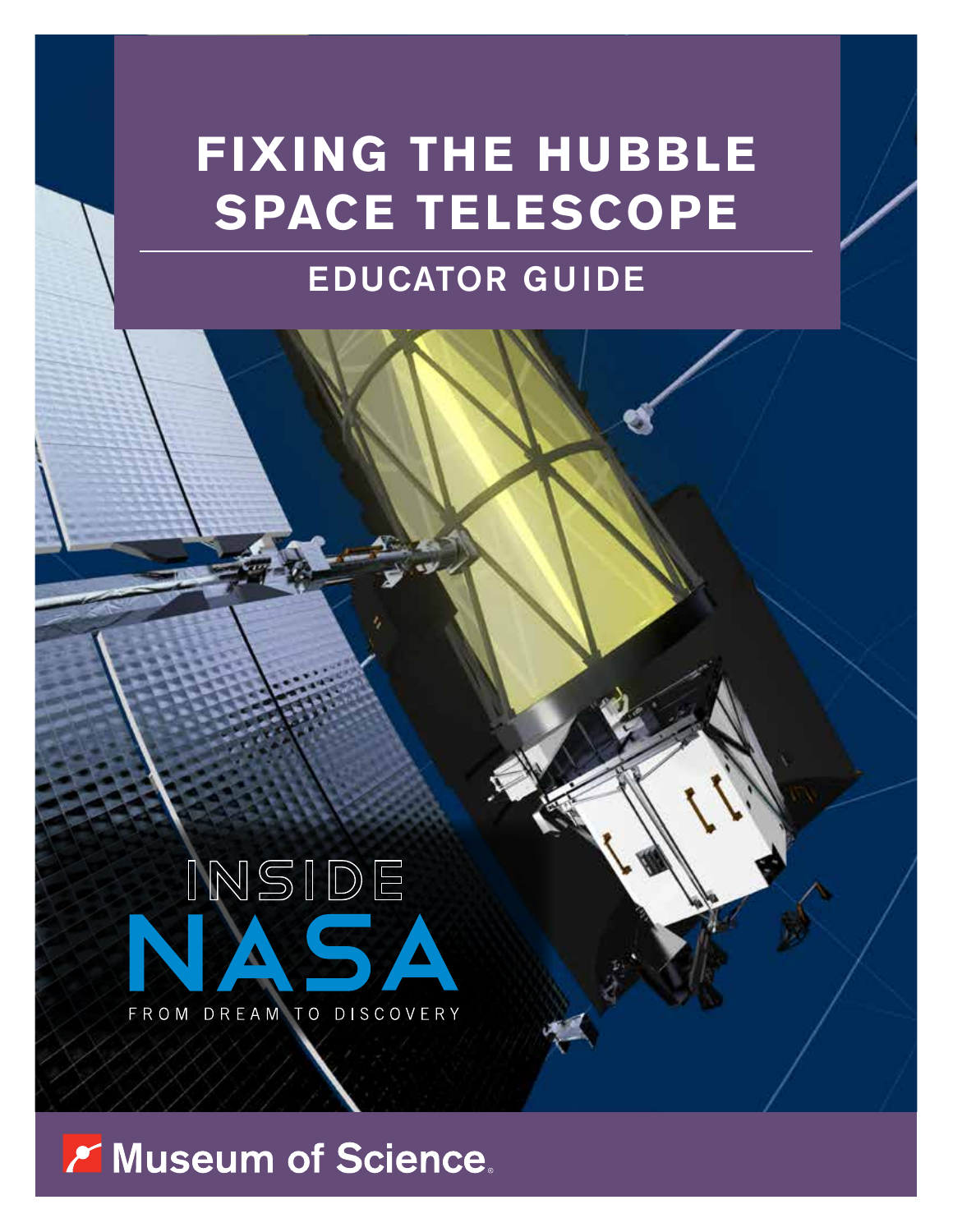

# **Next Generation Science Standards:**

| <b>PERFORMANCE EXPECTATIONS</b> |                                                                                                                                                                                                                                                                            |  |
|---------------------------------|----------------------------------------------------------------------------------------------------------------------------------------------------------------------------------------------------------------------------------------------------------------------------|--|
| $4-PS4-2$                       | Develop a model to describe that light reflecting from objects and entering the eyes allows<br>objects to be seen.                                                                                                                                                         |  |
| $3 - 5 - ETS1 - 2$              | Generate and compare multiple possible solutions to a problem based on how well each is<br>likely to meet the criteria and constraints of the problem.                                                                                                                     |  |
| $MS-PS4-2$                      | Develop and use a model to describe that waves are reflected, absorbed, or transmitted<br>through various materials.                                                                                                                                                       |  |
| MS-ETS1-1                       | Define the criteria and constraints of a design problem with sufficient precision to ensure<br>a successful solution, taking into account relevant scientific principles and potential impacts<br>on people and the natural environment that may limit possible solutions. |  |
| <b>HS-ETS1-2</b>                | Design a solution to a complex real-world problem by breaking it down into smaller, more<br>manageable problems that can be solved through engineering.                                                                                                                    |  |

# **Massachusetts Science and Technology/Engineering Standards (2013 Draft)**

| <b>STANDARDS</b>   |                                                                                                                                                                                                                                                                            |  |
|--------------------|----------------------------------------------------------------------------------------------------------------------------------------------------------------------------------------------------------------------------------------------------------------------------|--|
| $4 - PS4 - 2$      | Develop a model to describe that light must bounce off an object and enter the eye for the<br>object to be seen.                                                                                                                                                           |  |
| $3 - 5 - ETS1 - 3$ | Plan and carry out tests of one or more elements of a model or prototype in which variables<br>are controlled and failure points are considered to identify which elements need to be improved.<br>Apply the results of tests to redesign a model or prototype.            |  |
| 3-5-ETS1-5 (MA)    | Evaluate relevant design features that must be considered in building a model or prototype of<br>a solution to a given design problem.                                                                                                                                     |  |
| 3-5-ETS2-2 (MA)    | Describe that technological products or devices are made up of parts. Use sketches or drawings<br>to show how each part of a product or device relates to other parts in the product or device.                                                                            |  |
| $MS-PS4-2$         | Use diagrams and other models to show that both light rays and mechanical waves are reflected,<br>absorbed, or transmitted through various materials.                                                                                                                      |  |
| <b>HS-PS4-1</b>    | Use mathematical representations to support a claim regarding relationships among the<br>frequency, wavelength, and speed of waves traveling in various media. Recognize that<br>electromagnetic waves can travel through empty space (without a medium).                  |  |
| <b>HS-ETS1-3</b>   | Evaluate a solution to a complex, real-world problem based on prioritized criteria and<br>trade-offs that account for a range of constraints, including cost, safety, reliability, aesthetics,<br>and maintenance, as well as social, cultural, and environmental impacts. |  |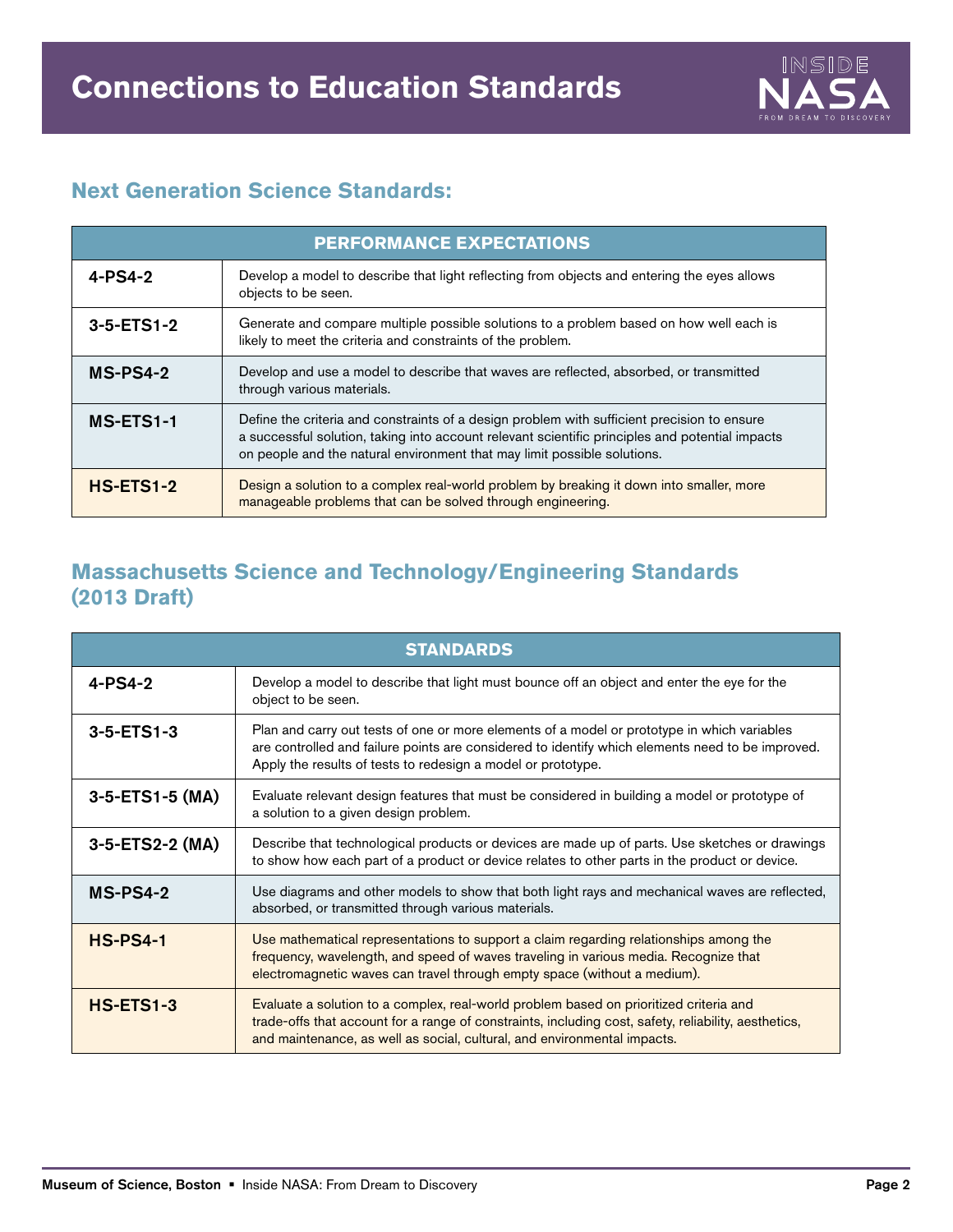

# **Massachusetts Science and Technology/Engineering Curriculum Framework (2001)**

| <b>GRADE LEVEL</b> | <b>SUBJECT</b>                    | <b>LEARNING STANDARD</b>                                                                                                                                                              |
|--------------------|-----------------------------------|---------------------------------------------------------------------------------------------------------------------------------------------------------------------------------------|
| $3 - 5$            | <b>Physical Sciences</b>          | 12: Recognize that light travels in a straight line until it strikes an<br>object or travels from one medium to another, and that light can<br>be reflected, refracted, and absorbed. |
| 9 or 10            | <b>Physics</b>                    | 4.5: Interpret and be able to apply the laws of reflection and<br>refraction (qualitatively) to all waves.                                                                            |
| 9 or 10            | Technology/<br><b>Engineering</b> | 6.2: Explain how information travels through different media, e.g.,<br>electrical wire, optical fiber, air, space.                                                                    |

# **TEACHER TIP**

### DOWNLOAD FIELD TRIP GUIDES!

Use these handy activity sheets for chaperones and students to make the most of their day at the Museum. Download them before your visit: mos.org/educators.

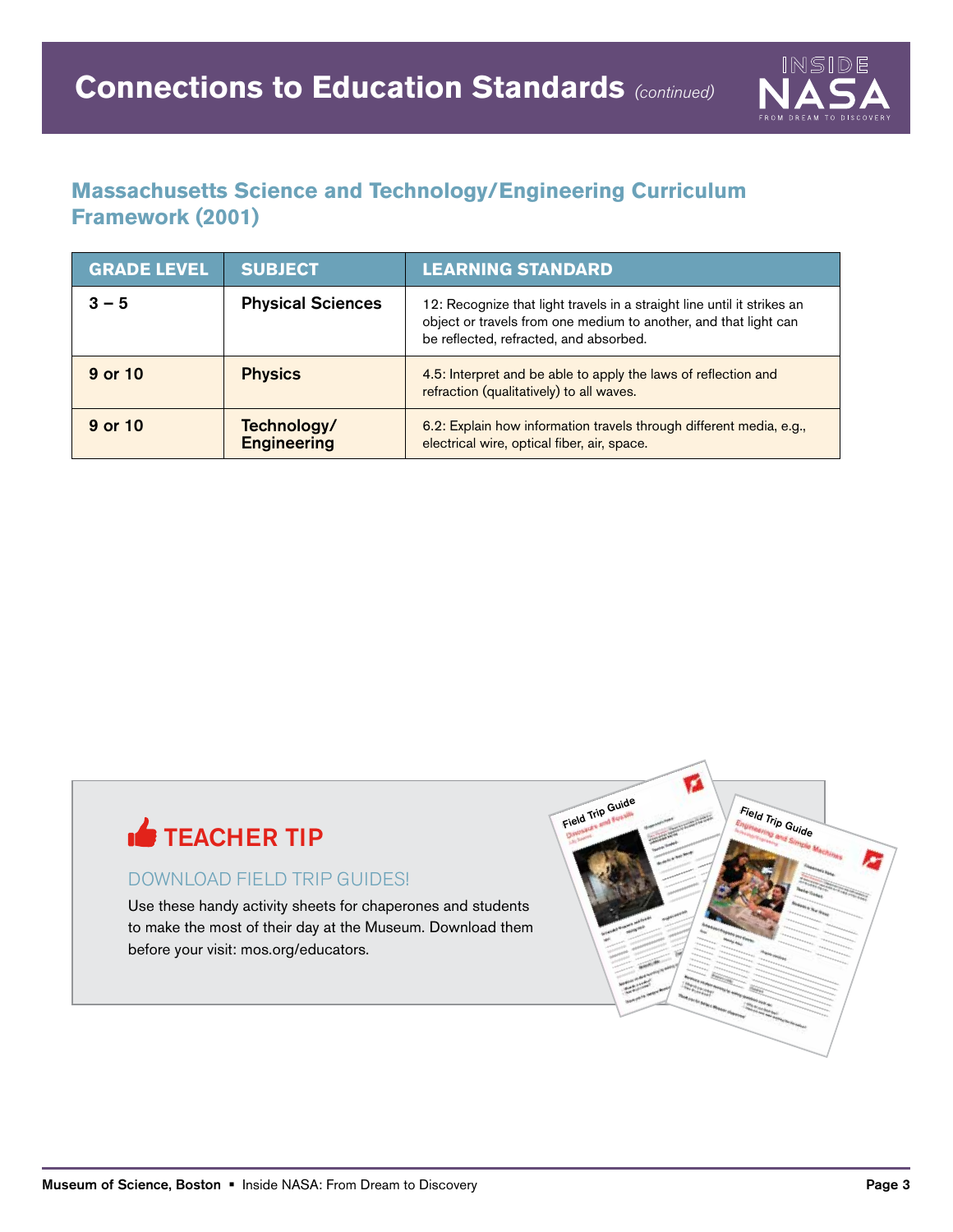

Bolded words are defined further in the glossary (page 10).

# **Background**

When the Hubble Space Telescope was first launched in 1990, it was designed to see farther and in more detail than any previous telescope. But when scientists and engineers at NASA began receiving the first pictures, it was quickly apparent that something was wrong: the pictures were blurry.



To understand what went wrong, it is helpful to know how telescopes like Hubble work and how the mirrors are made.

Early picture of the galaxy M100. Image: Hubble/NASA.

# **How Hubble's Optics Work**

Hubble is a telescope design known as a Cassegrain reflector. It has two mirrors: a primary and a secondary, and the primary is the larger of the two. Light initially enters the telescope tube and hits the **primary mirror**, the main light-collecting surface. The primary mirror then reflects the light to the secondary mirror, which is suspended above the primary in the telescope tube. From there, the light reflects off the secondary mirror, through a hole in the primary mirror, and onto the detectors and instruments sitting at the telescope's **focal point**.

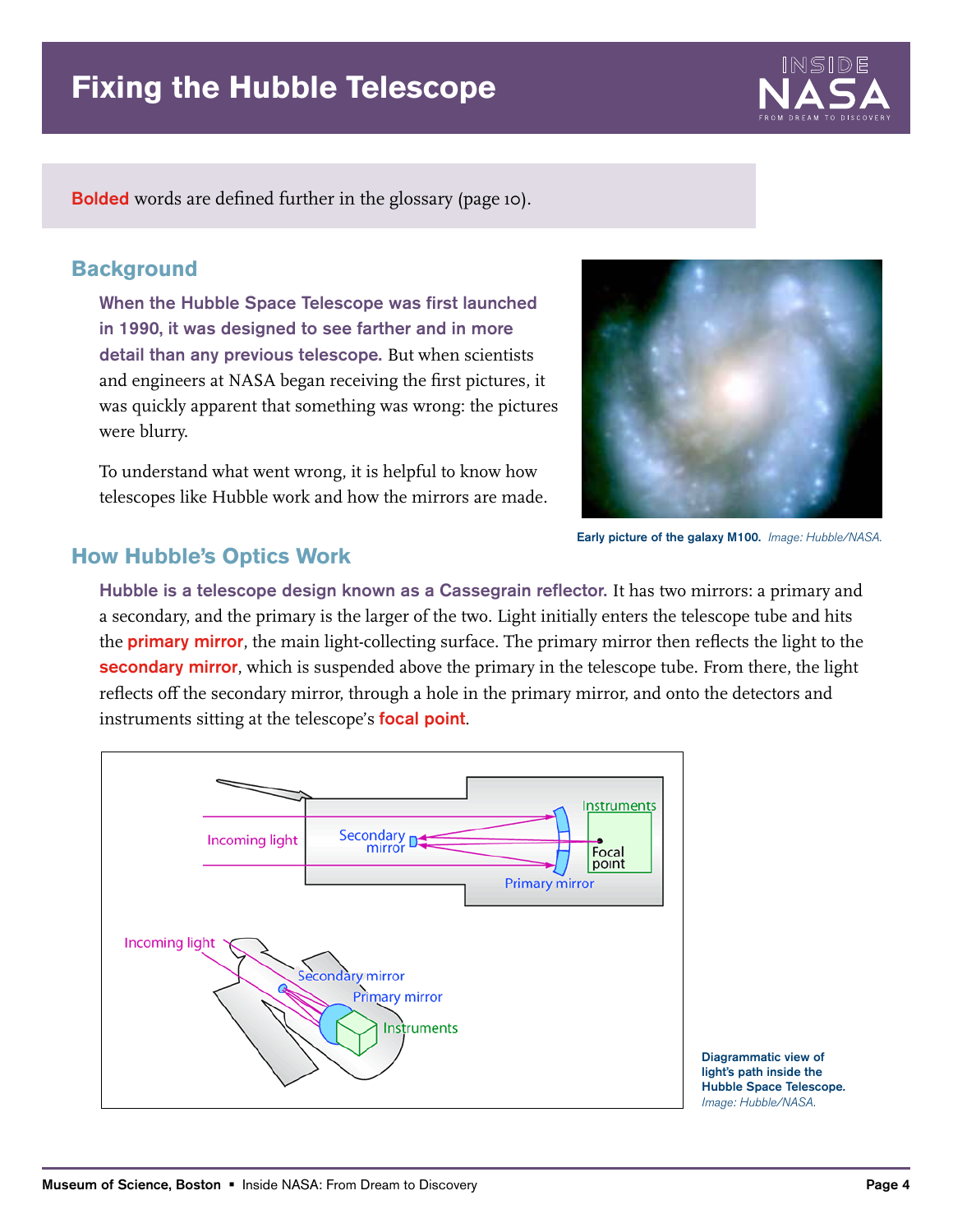

### **Hubble's Mirror and the Flaw**

Hubble's primary mirror was made from a single block of glass, chosen for its ability to perform well at super-cold temperatures. To make the glass reflective, it was coated with a thin layer of aluminum and magnesium fluoride to make it possible to reflect ultraviolet, visible, and near-infrared light well. But before the coating could be applied, the glass needed to be polished to the correct shape.

A company called Perkin-Elmer was commissioned by NASA to shape the surface of Hubble's primary mirror. When polishing a telescope mirror, a special instrument is used to test and measure the curved shape. Unfortunately, in Hubble's case, this instrument was off in its measurement by approximately 1 millimeter. This error caused the mirror to be slightly the wrong shape. While this may not sound critical, it was enough to push the images just out of focus. Because this error was not caught on the ground, it wasn't detected until the first images started coming in.

# **COSTAR: Engineering a Fix**

Once it became apparent there was a problem with Hubble's optics, engineers had to design a way to compensate. The mirror itself could not be replaced without returning Hubble to Earth, which would have been too expensive. In order to fix the problem in space, engineers came up with a solution known as COSTAR (Corrective Optics Space Telescope Axial Replacement). Because Hubble intentionally had places where instruments could be upgraded and repaired within the structure, COSTAR was designed as a package of small mirrors on an extendable arm. When this arm was deployed, the mirrors would intercept the light being reflected from the secondary mirror before it reached the other instruments and detectors. These tiny mirrors were curved just enough to correct for the blurring caused by the flaw, allowing the images finally picked up by the detectors to be just as clear as originally expected. The state of the additional mirrors provided by and of light using the additional mirrors provided by and some costare. Note the two mirrors that intercept the light



before finally reflecting it to the science instrument. Image: NASA/Jeffrey Hoffman.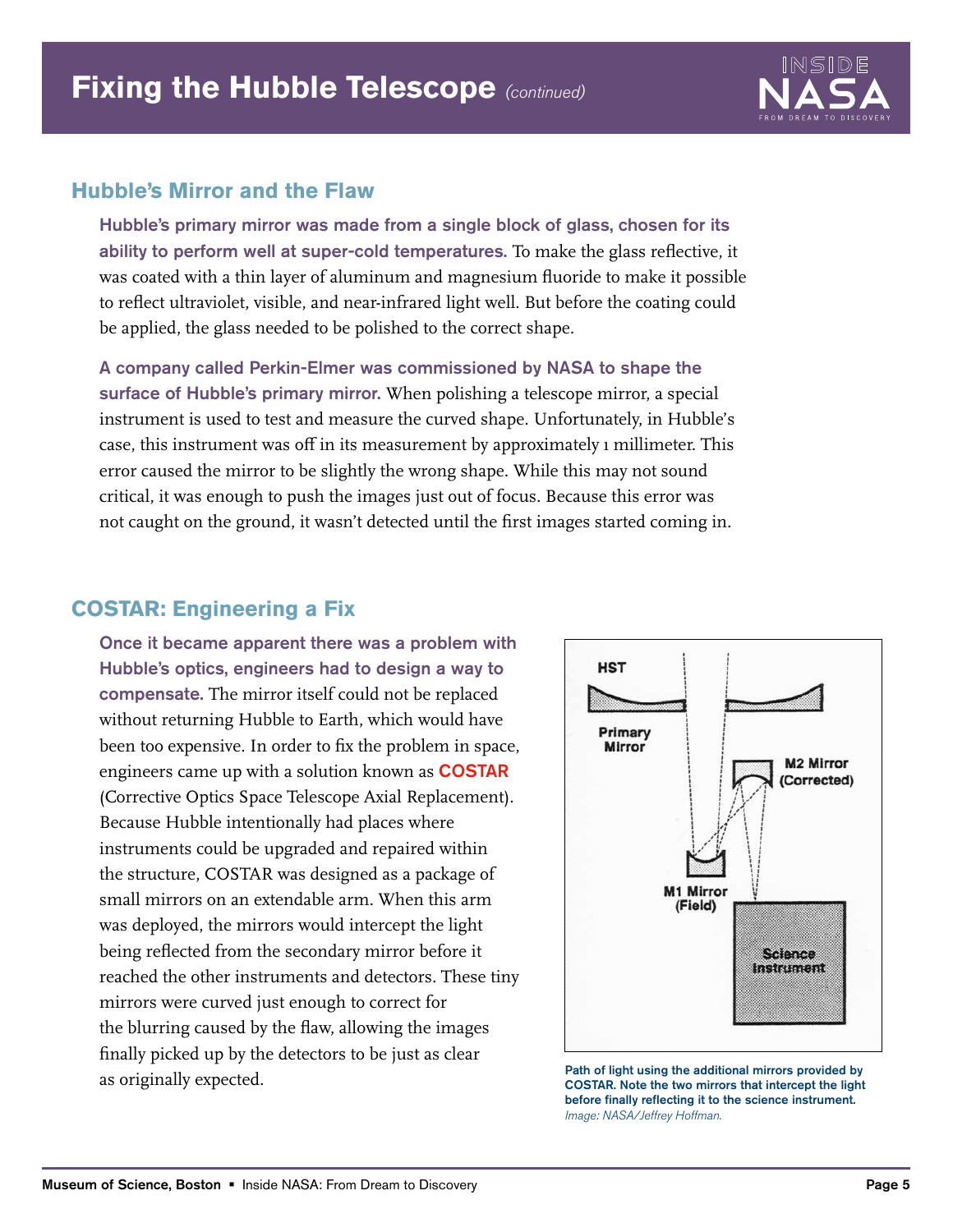

COSTAR provided corrective optics for most of Hubble's instruments. Other instruments, such as the Wide Field and Planetary Camera 2 (WFPC2), had their own corrective optics built in and replaced their older counterparts on the series of servicing shuttle missions. With upgrades like these, COSTAR slowly became obsolete. In 2009, during the last servicing mission to Hubble, COSTAR was removed entirely and returned to Earth. It is now on display in the National Air and Space Museum in Washington, D.C.



COSTAR today in the National Air and Space Museum. Image: National Air and Space Museum/Eric Long.

# **Servicing Mission 1**

Servicing Mission 1, officially known as STS-61, was the shuttle mission during which astronauts delivered and installed COSTAR, as well as updated other equipment, such as WFPC2. It launched on the space shuttle *Endeavour* on December 2, 1993. Considered a very ambitious mission, the timeline consisted of five spacewalks over five days.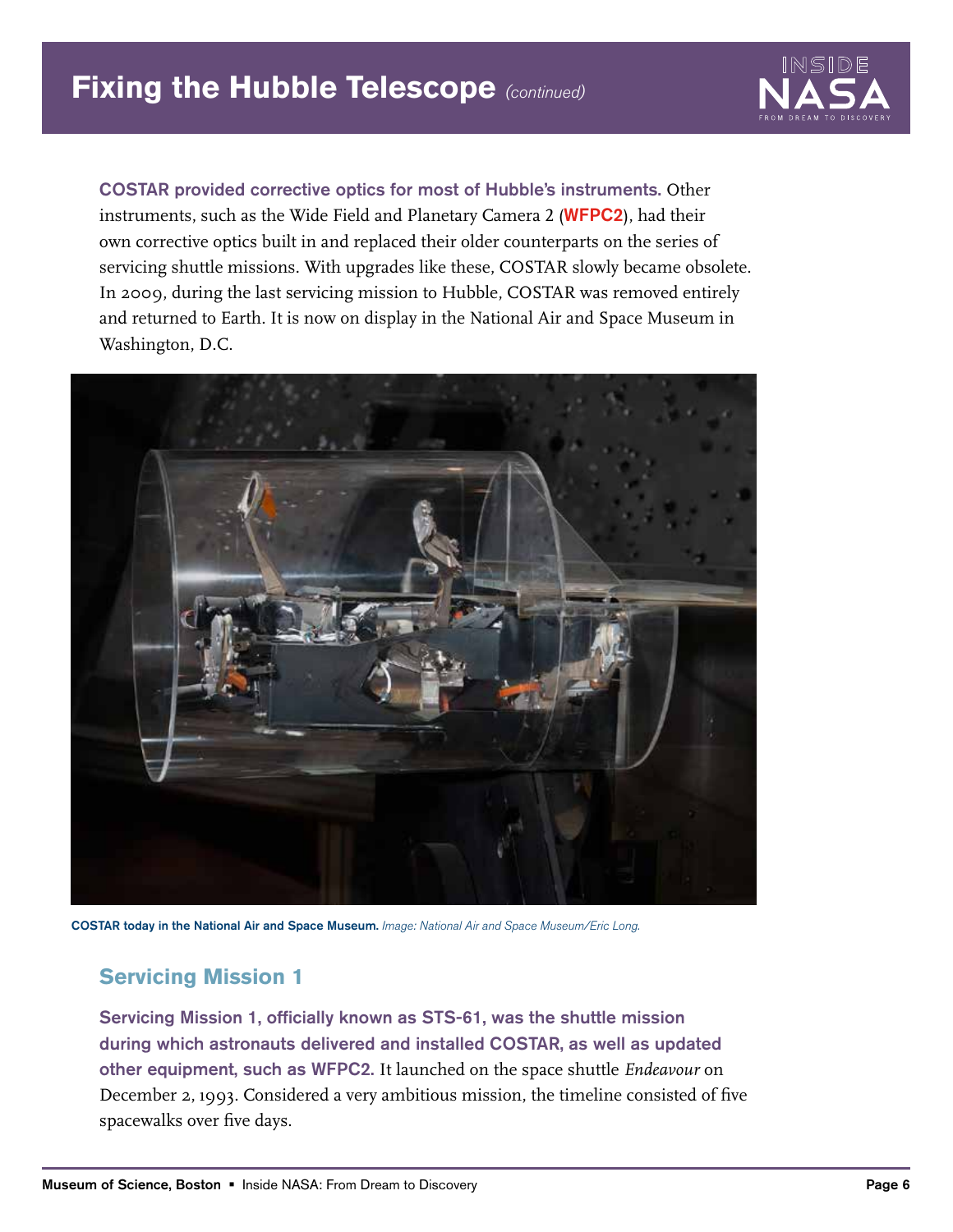

#### The Servicing Mission 1 crew consisted of:

Richard Covey, Mission Commander Kenneth Bowersox , Pilot Story Musgrave, Payload Commander Kathryn Thornton, Mission Specialist Claude Nicollier, Mission Specialist Jeffrey Hoffman, Mission Specialist Thomas Akers, Mission Specialist



The astronauts of Servicing Mission 1. Image: NASA.

Over the course of those five spacewalks, Thornton, Hoffman, Musgrave, and Akers performed a variety of tasks, including replacing the telescope's gyroscopes, solar panels, and magnetometers. At the end of the mission, the crew released Hubble from the shuttle's cargo hold, and returned to Earth on December 13, 1993. Within a month, it was announced that the fix to Hubble's optics had been successful.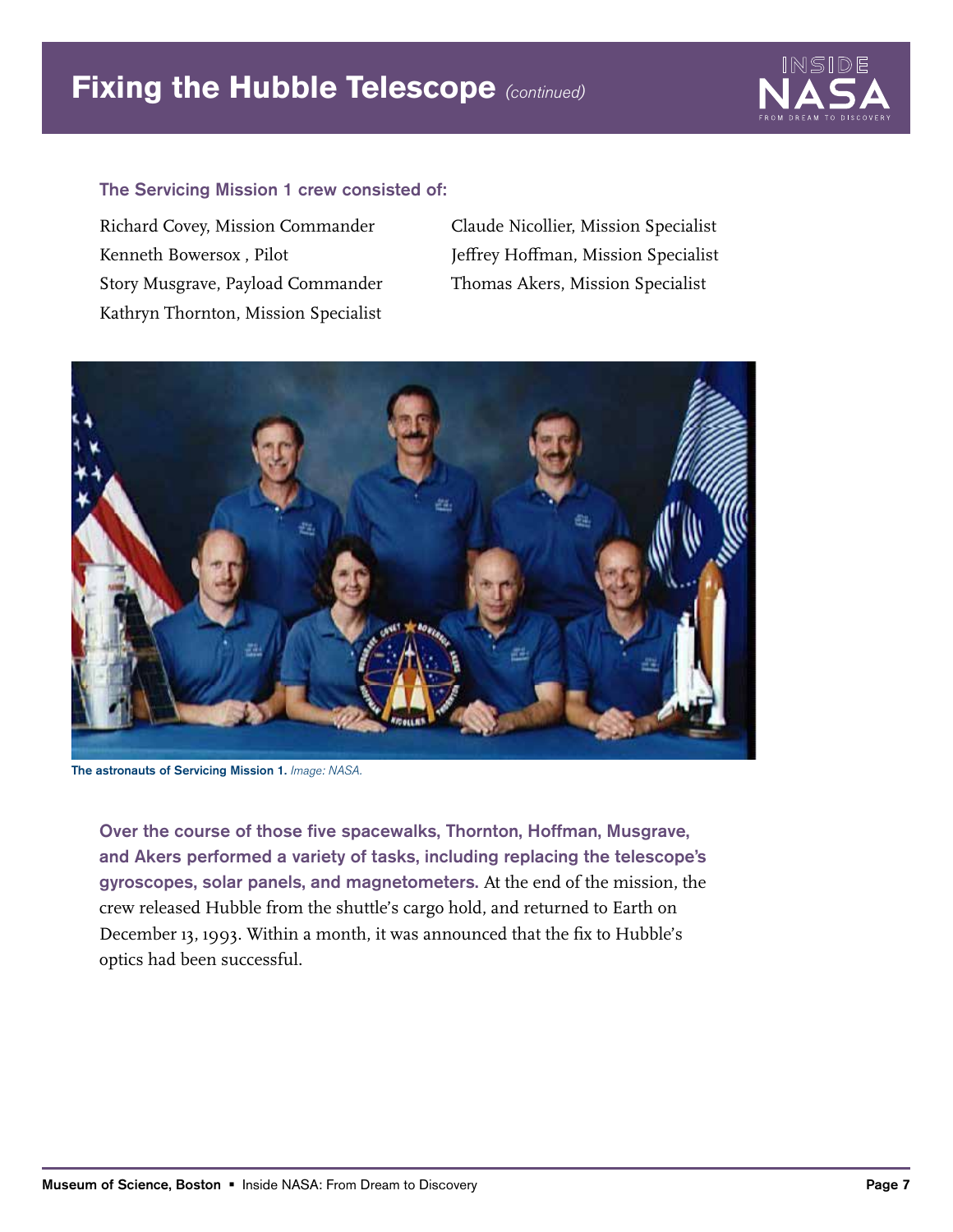

# **Servicing Misson 2**

Also called STS-82, this mission was launched aboard the space shuttle Discovery on February 11, 1997. As well as general equipment upgrades, this mission also replaced the High Resolution Spectrograph with the Space Telescope Instrument Spectrograph (STIS) and replaced the Faint Object Spectrograph with the Near Infrared Camera and Multi-Object Spectrometer (NICMOS).

# **Servicing Mission 3a**

Also called STS-103, this mission launched aboard the space shuttle Discovery on December 20, 1999. Servicing Mission 3 was broken up into two separate missions when Hubble was suddenly rendered inoperable by gyroscope failures in late 1999. Hubble possesses six gyroscopes and requires three working ones to function. In 1999, a fourth gyroscope failed, leaving Hubble unable to reorient itself. Servicing Mission 3a was designed to get Hubble working again as soon as possible. The gyroscopes were replaced along with other upgrades, including the telescope's outer insulating blanket.

# **Servicing Mission 3b**

Also called STS-109, this mission launched aboard the space shuttle Columbia on March 1, 2002. Along with other work, this mission replaced Hubble's solar panels, updated the NICMOS camera, and used *Columbia* to boost Hubble into a higher orbit. It also removed the last of Hubble's original instruments, the Faint Object Camera (FOC), and replaced it with the Advanced Camera for Surveys (ACS). The FOC was the last instrument for which COSTAR was providing corrective optics, as all subsequent instruments had their own corrective optics built in.

# **Servicing Mission 4**

Also called STS-125, this mission was originally supposed to launch in 2005. When the shuttle fleet was grounded after the loss of *Columbia*, the necessity for another Hubble servicing mission was called into question. It was eventually decided to upgrade Hubble one final time, and STS-125 launched aboard the space shuttle *Atlantis* on May 11, 2009. Since it would be the final servicing mission, it was designed to get Hubble as up-to-date as possible. Among many upgrades, it repaired the ACS and STIS, replaced the Wide-Field Planetary Camera 2 (WFPC2) with the next iteration, the Wide-Field Planetary Camera 3 (WFPC3), and removed the COSTAR corrective optics package and replaced it with the Cosmic Origins Spectrograph (COS). These final updates were designed to keep Hubble functioning until at least 2018. Hubble was released for the final time on May 19, 2009.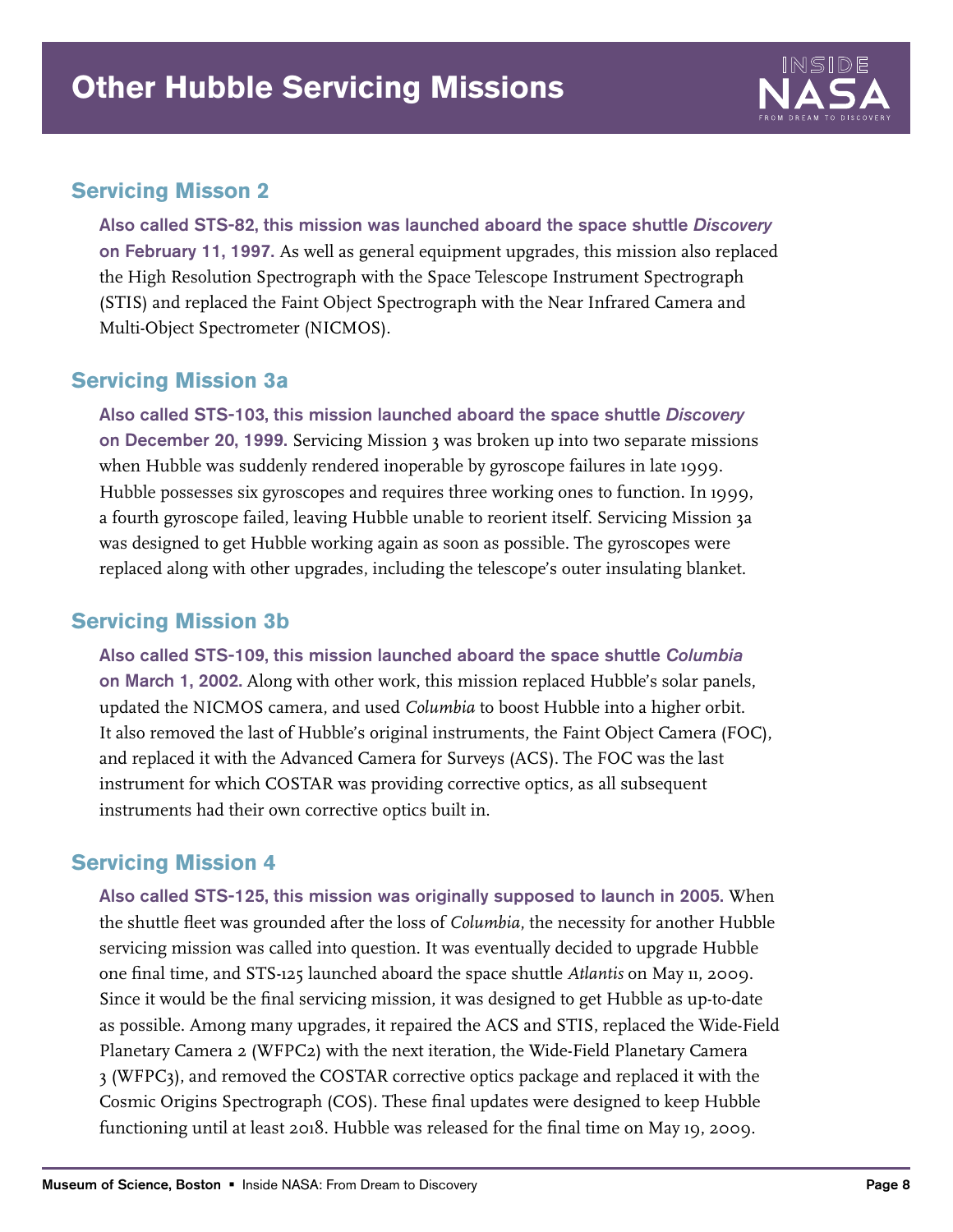# **Online Learning Tools**



Below are links to external websites intended to provide access to further information about the Hubble Space Telescope.

### **COSTAR**

[airandspace.si.edu/explore-and-learn/multimedia/detail.cfm?id=2368](www.airandspace.si.edu/explore-and-learn/multimedia/detail.cfm?id=2368) Close-up view of the COSTAR package, now on display at the National Air and Space Museum.

# **Hubble's Amazing Optics**

hubblesite.org/the\_telescope/nuts .and. bolts/optics/ A breakdown of how Hubble's optics work.

# **Hubble Essentials: Quick Facts**

[hubblesite.org/the\\_telescope/hubble\\_essentials/quick\\_facts.php](www.hubblesite.org/the_telescope/hubble_essentials/quick_facts.php) A list of quick facts about the Hubble Space Telescope.

# **Hubble's Instruments: COSTAR**

[spacetelescope.org/about/general/instruments/costar/](www.spacetelescope.org/about/general/instruments/costar/) A brief explanation of the COSTAR package.

# **The Science Instruments**

[hubblesite.org/the\\_telescope/nuts\\_.and.\\_bolts/instruments/](www.hubblesite.org/the_telescope/nuts_.and._bolts/instruments/) A breakdown of some of the instruments aboard Hubble.